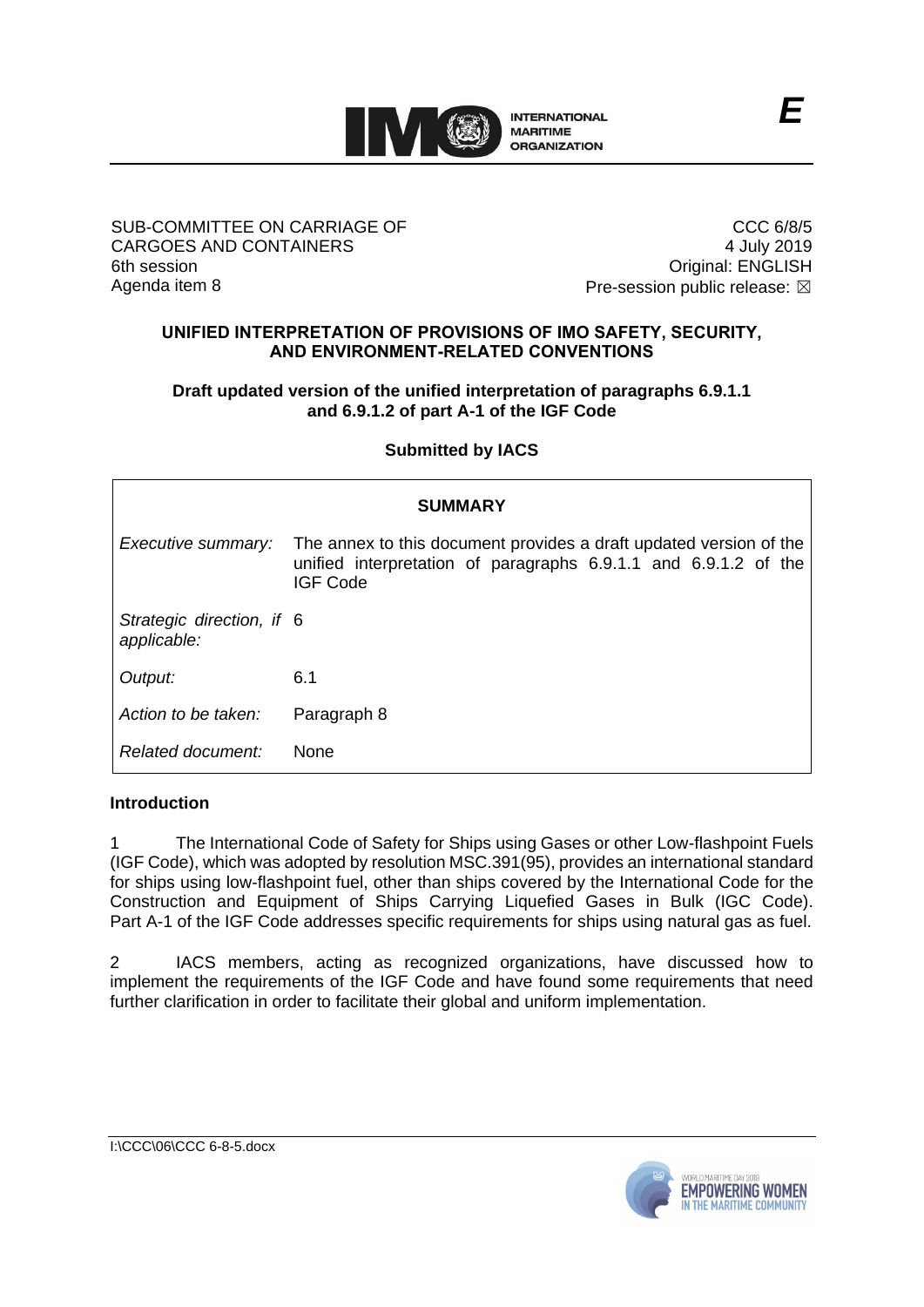## **Discussion**

## *IGF Code, part A-1, paragraph 6.9.1*

3 Paragraphs 6.9.1.1 and 6.9.1.2 of the IGF Code state:

## "**Control of tank pressure and temperature**

6.9.1.1 With the exception of liquefied gas fuel tanks designed to withstand the full gauge vapour pressure of the fuel under conditions of the upper ambient design temperature, liquefied gas fuel tanks' pressure and temperature shall be maintained at all times within their design range by means acceptable to the Administration, e.g. by one of the following methods:

- .1 reliquefaction of vapours;
- .2 thermal oxidation of vapours;
- .3 pressure accumulation; or
- .4 liquefied gas fuel cooling.

The method chosen shall be capable of maintaining tank pressure below the set pressure of the tank pressure relief valves for a period of 15 days assuming full tank at normal service pressure and the ship in idle condition, i.e. only power for domestic load is generated.

6.9.1.2 Venting of fuel vapour for control of the tank pressure is not acceptable except in emergency situations."

4 Paragraph 6 of the annex to MSC.1/Circ.1558 provides the following unified interpretation of paragraphs 6.9.1.1 and 6.9.1.2 of the IGF Code:

"Liquefied gas fuel tanks' pressure and temperature should be controlled and maintained within the design range at all times including after activation of the safety system required in 15.2.2 for a period of minimum 15 days. The activation of the safety system alone is not deemed as an emergency situation."

5 Based on further experience, IACS has identified the need to further develop the unified interpretation of paragraphs 6.9.1.1 and 6.9.1.2 of the IGF Code.

6 IACS understands that some LNG fuel tanks that are unable to accumulate pressure for 15 days without opening of the pressure relief valves (PRVs) will need to accommodate the boil off gas by some other method. A safety action in any part of the gas fuel system shall not affect the capability of maintaining the tank pressure below the set pressure of the PRVs. IACS considers that to meet the IGF Code requirement for those tanks that are not able to accumulate pressure for 15 days, segregation and redundancy will be required in the fuel supply system; or some other means to maintain tank temperature and pressure within acceptable limits, such as a reliquefaction system, independent thermal oxidation unit, etc.

7 To further clarify the above understanding and provide examples of acceptable arrangements, IACS has developed a draft update to the unified interpretation of paragraph 6.9.1 of the IGF Code, a copy of which is provided in the annex to this document.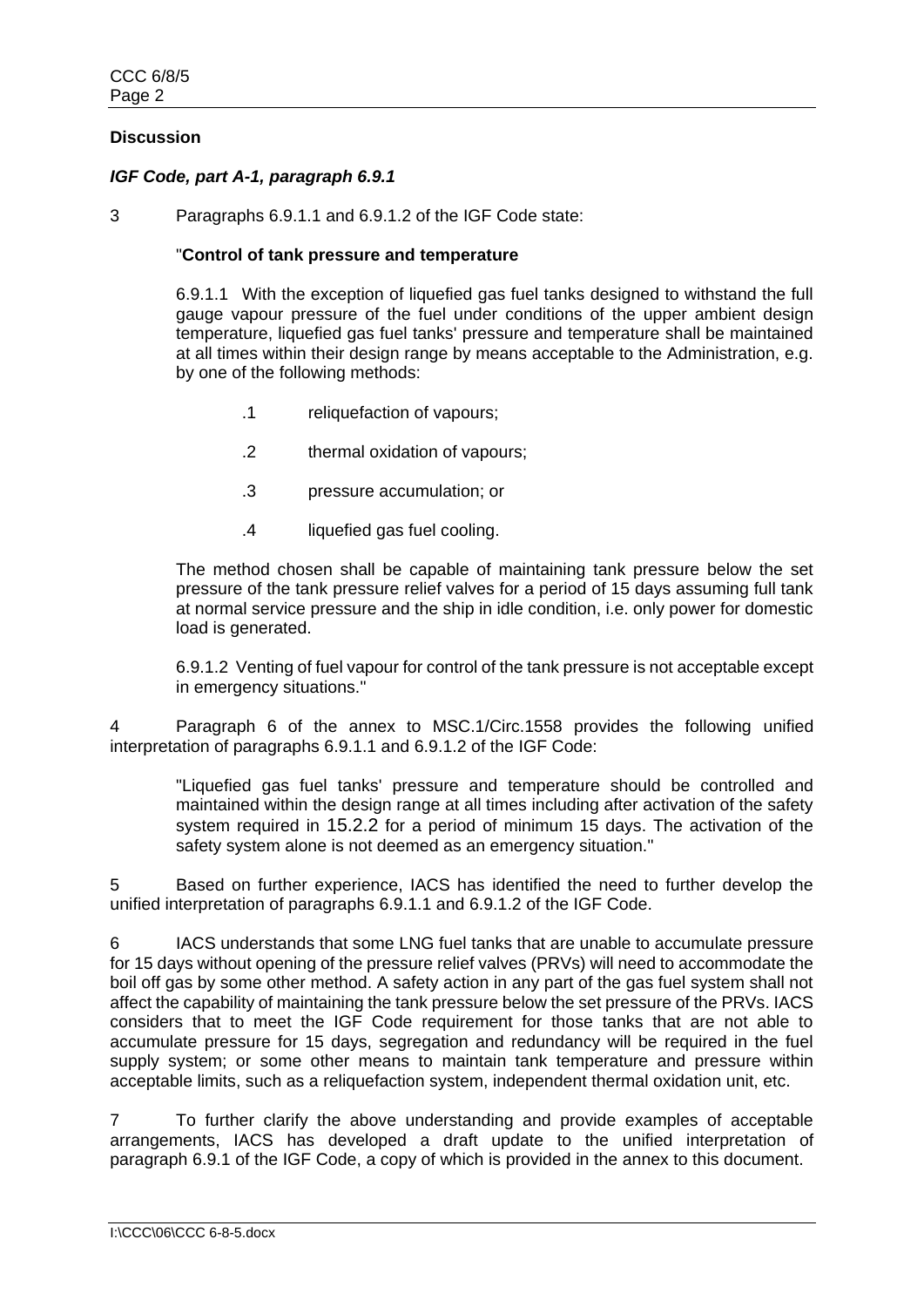## **Action requested of the Sub-Committee**

8 The Sub-Committee is invited to consider the comments and analysis provided above; the draft updated unified interpretation as set out in the annex to this document; and take action, as appropriate.

\*\*\*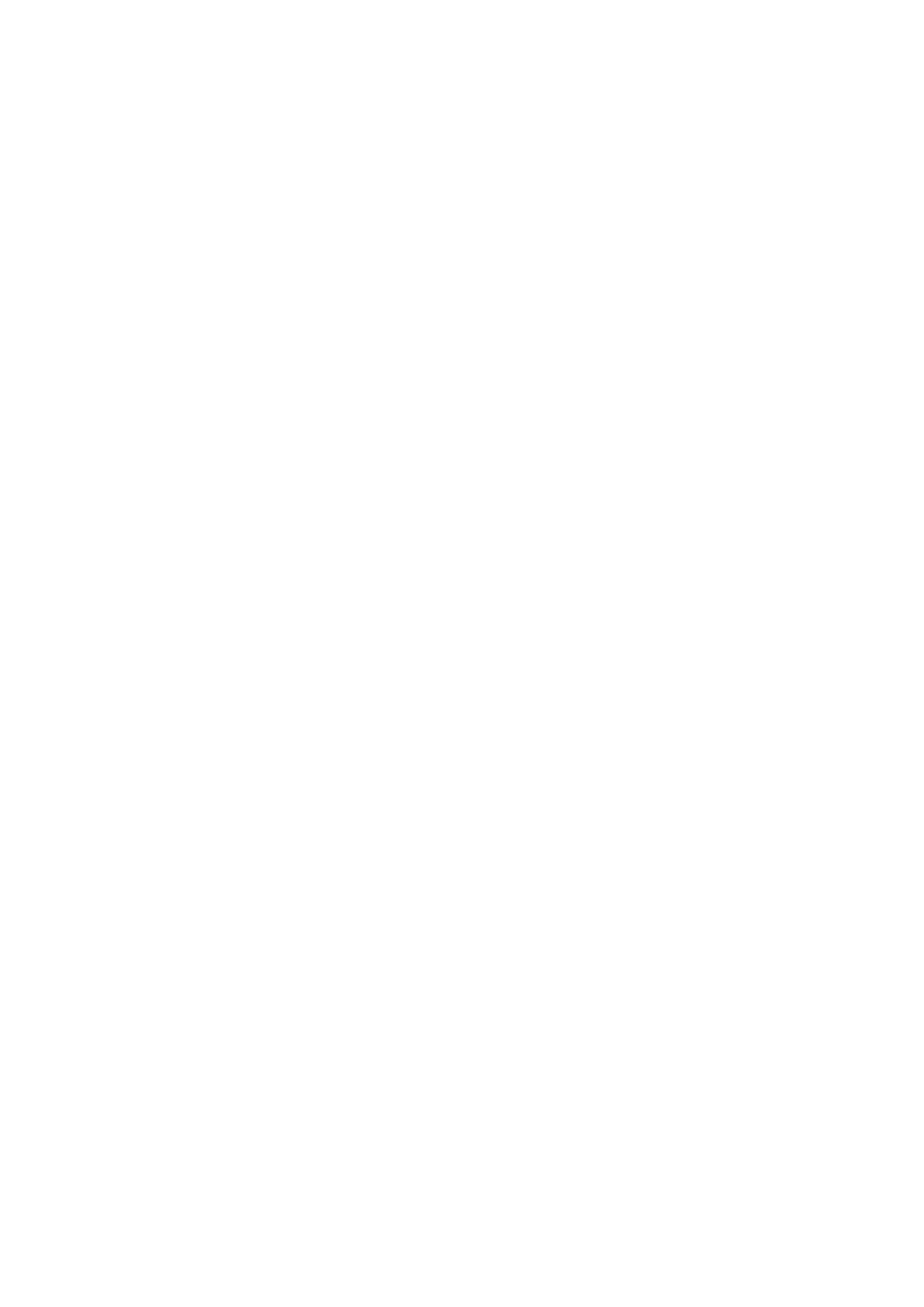# **ANNEX**

## **DRAFT UPDATE TO THE UNIFIED INTERPRETATION PROVIDED IN PARAGRAPH 6 OF THE ANNEX TO MSC.1/CIRC.1558**\*

Liquefied gas fuel tanks' pressure and temperature should be controlled and maintained within the design range at all times including after activation of the safety system required in 15.2.2 for a period of minimum 15 days. The activation of the safety system alone is not deemed as an emergency situation.

#### In this regard, the following applies:

Unless the gas fuel tank is capable of maintaining the tank pressure below the pressure of the tank pressure relief valves for a period of 15 days by pressure accumulation (assuming full tank at normal service pressure and the ship in idle condition) other methods of boil off control in accordance with 6.9.1.1 should be available at all times.

The boil off control should be capable of being maintained after the automatic safety action. This should be achieved by independent fuel supply lines all the way from the fuel tanks to the consumers and more than one means of consuming 100% of the boil off rate, or other equivalent means to control pressure and temperature.

#### ▪ **Examples of acceptable arrangements are shown in figures 1 and 2:**



**Figure 1:** Fuel supply from two tank connection spaces and independent fuel supplies all the way from the fuel tank to the consumers, or other means to control pressure and temperature.

-

Shown as additions/deletions.